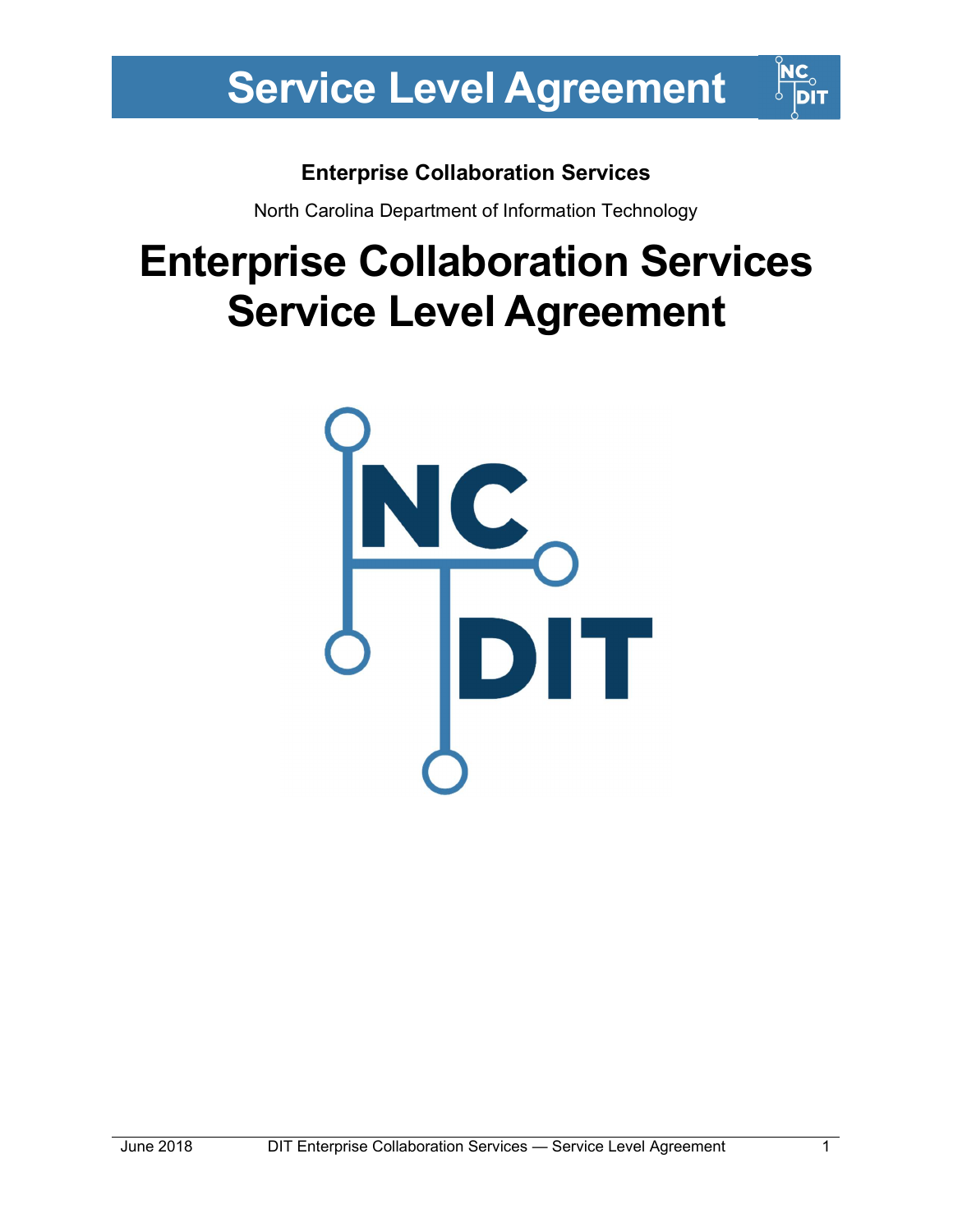

## Version Control

| <b>Author/Change Agent</b>   | Version | <b>Reason for Change</b>                     | Date       |
|------------------------------|---------|----------------------------------------------|------------|
| Mark A. Moore / Suzanna Cary | 1.0     | Revised and updated<br><b>SLA</b>            | 06/19/2018 |
| Suzanna Cary                 | 1.1     | <b>Updated Team Name</b><br>and O365 to M365 | 09/30/2020 |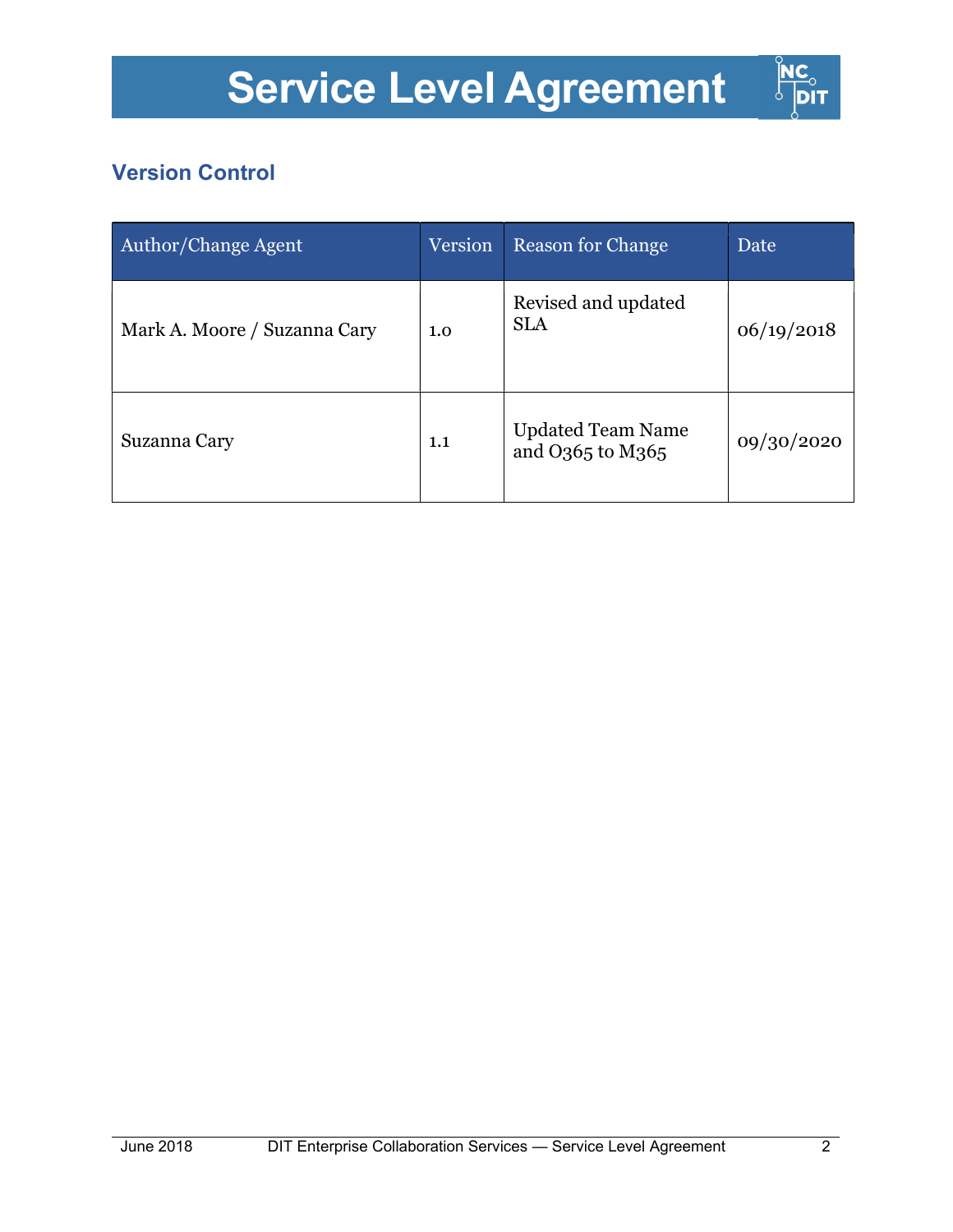

## **Contents**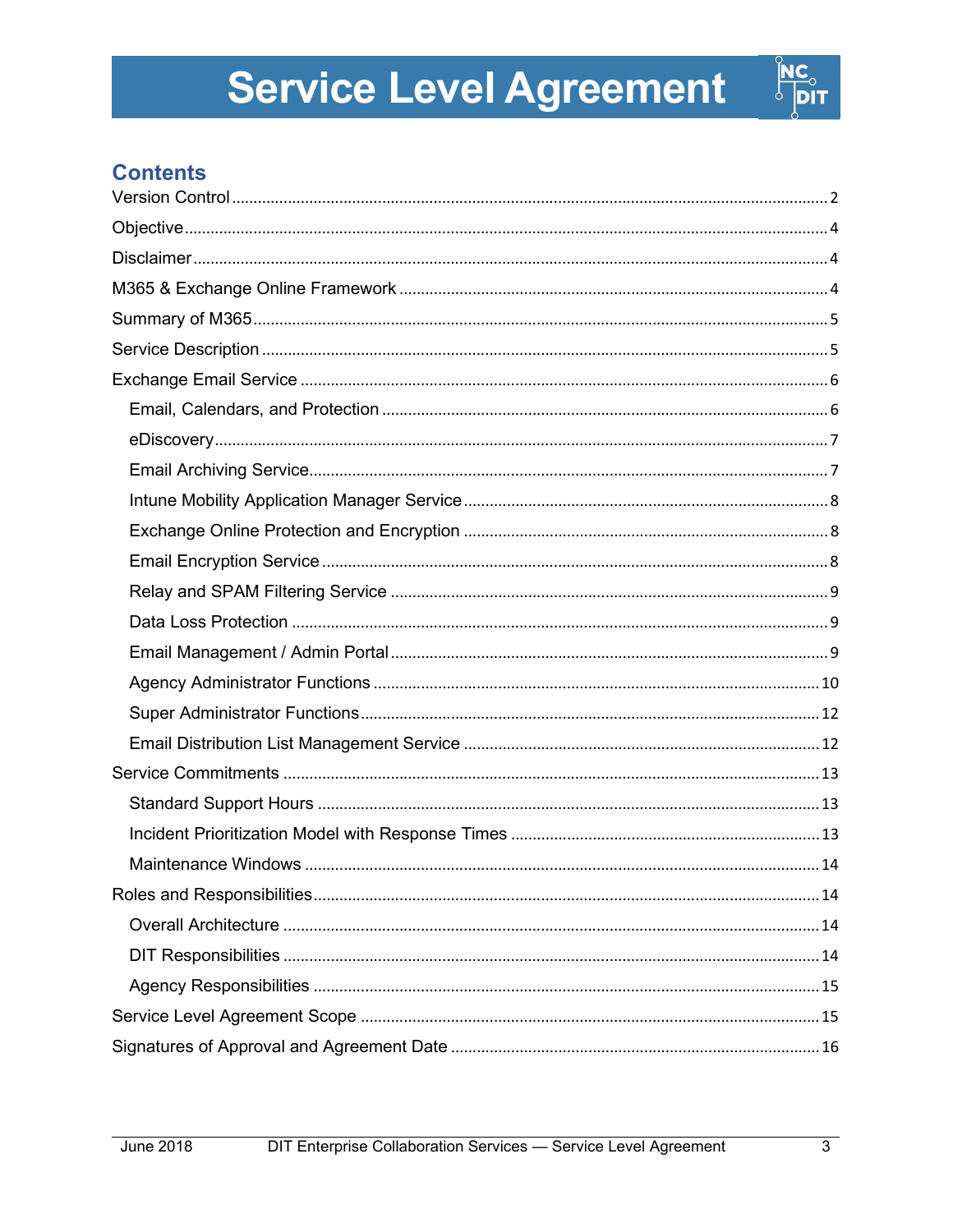

## **Objective**

This Service Level Agreement (SLA) establishes the framework for addressing the administration, management, support, and use of Microsoft 365 (M365) & Exchange Online; including current and future features implemented to the M365 Enterprise. All sections of the Agreement are subject to audit by the M365 Subject Matter Expert (SME) or designee. This Agreement is considered a living document and shall be updated and revised as required or as needed where changes in features, updates, processes, and security concerns dictate.

The term "Best Practice" defines methods that are strongly recommended to avoid increased support issues due to design, limitations, or overall functionality.

The M365 SLA describes the IT Service, documents the Service Level Targets, and specifies the responsibilities of both the Department of Information Technology (DIT) and the Customer. These include:

- The core Service Description
- (Optional) Definition(s) of Customer-specific Service Levels, such as enhanced levels of support
- (Optional) Specific Customer Requirements; including any mutually agreed and/or binding Customer-specific requirements and terms. These may be referenced within the core verbiage of this SLA, or referenced to an accompanying, signed Memorandum of Understanding (MOU).

This SLA is entered into by and between DIT Enterprise Collaboration Services (UC) and the {Customer/Agency Name}, effective upon the date of signature by DIT to document the understandings, obligations, and agreements of the Parties regarding {Customer/Agency} Email, Email Archiving, Calendaring, eDiscovery and any additional features.

### **Disclaimer**

Regarding content and/or scope deviations between this document and the established DIT Global Service Levels policy, this Service Level Agreement takes precedence, once properly executed. If there are any additional or accompanying MOU or other contractual vehicle properly executed yet having contradictory content or scope specific to this Service or requirements, this said contractual document takes precedence.

### M365 & Exchange Online Framework

DIT operates one Production M365 tenancy in the Government Cloud and one Test tenant. The following applications are currently in the Microsoft 365 environment:

- Exchange Online
- Teams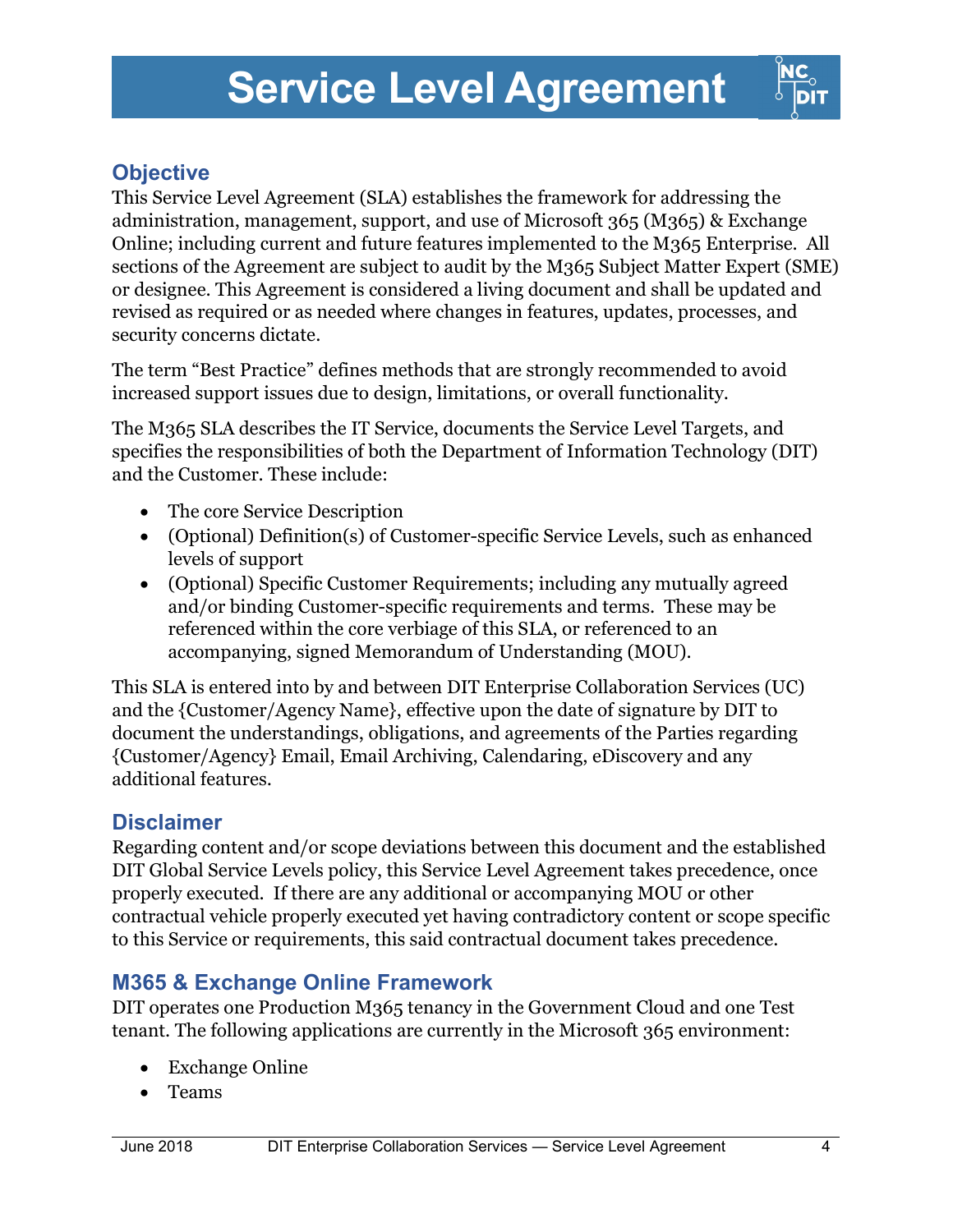- One Drive for Business
- Office Pro Plus
- SharePoint Online
- Project Online
- Power Bi
- Intune MAM
- Dynamics 365
- Power Apps
- Power Automate
- Azure

#### Summary of M365

M365 is a Subscription Service provided by Microsoft through DIT. If warranted, by means described within the SLA, DIT can request financial compensation from Microsoft for breach of SLA. If accepted Microsoft will send refunds directly back to the Agencies who have purchased the licenses. Agencies can choose from a full suite of products and services that meet their business requirements and costs. The state has moved to Secure Productive Enterprise (SPE) E3 suite for users. This Stock-Keeping Unit (SKU) is now called the "Microsoft 365" E3 Enterprise Mobility Suite. For email only accounts, an Exchange Online Plan 2 is needed to get Email and Archiving. Additionally, some Agencies have purchased E1 Web Only Apps with Exchange Online Plan 2 (EOP2) or Exchange Online Archive. Email Archive is included in E3 and EOLP2.

### Service Description

Visit the Microsoft website to review the M365 Service Descriptions.

- "Microsoft  $365$ " Full Suite (E3) Office, Email/Archive, SharePoint, OneDrive, Skype for Business
- Web Access Only  $(G_1)$  Office Web apps, Outlook on the Web, SharePoint, OneDrive, Skype for Business, Archive in Web Access only
- Email Only via Outlook on the Web, Exchange Online Plans (EOLP), Archive in Web Access only.

Note 1: M365 Exchange is an online service. DIT and the Agencies are subscribers via the licenses purchased to access the service. There are multiple access methods for this service, such as Outlook, Outlook Web Access (OWA), and Mobile. Consequently, DIT Service Desk tickets for service issues with unmanaged devices will be treated as a Best Effort service with no specified SLA. If the device is managed by DIT, the ticket will be assigned to the Consumer Platform Support Group within their SLA Agreement. If the Exchange Online Service has an issue that can be verified on the M365 Service Health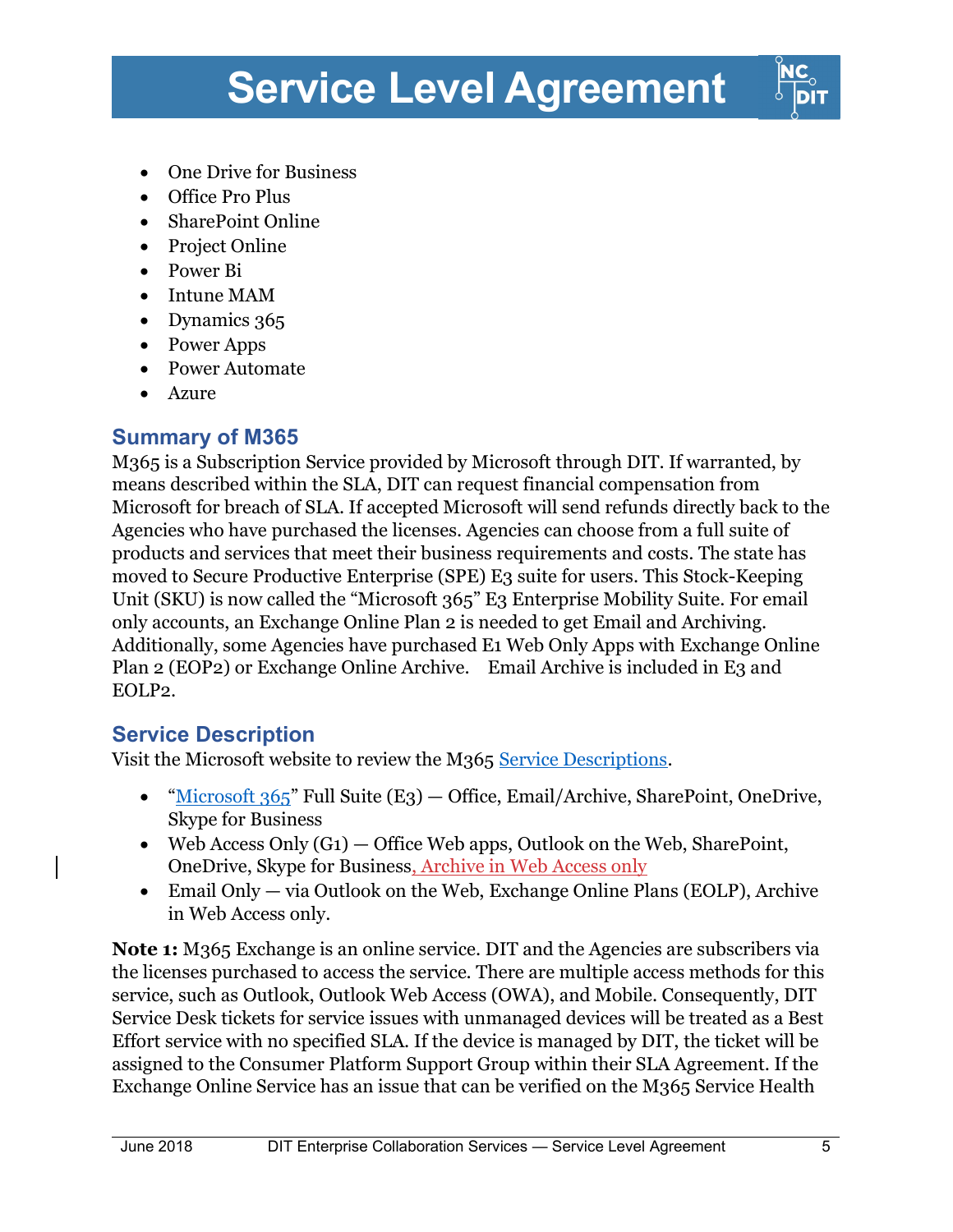

Dashboard, then the ticket will be treated as an Incident. For most issues with Outlook, OWA is usually still available as a workaround. See Support Matrix.

Note 2: Email is not a guaranteed delivery service. When an email is sent, there is no guarantee it will get to the destination due to systems beyond DIT control. Typically, the user will get a Non-Deliverable Report (NDR) warning, but not always.

Note 3: Exchange Online Limits

### Exchange Email Service

The Microsoft Exchange Email Service provides an enterprise-wide email and calendaring solution that is highly available and reliable, feature rich, and cost effective to use for State agencies and local government entities. The Service runs on the Microsoft Exchange Server 2016 platform and provides customers with efficient access to email, calendar, attachments, contacts, and more. Service support is provided by experienced and professional personnel focused on "Best-in-Class" customer service and satisfaction.

#### Email, Calendars, and Protection

Agencies have Government-class Email through Exchange Online Services. This service provides Email, Archive, and Protection with the rich and familiar Outlook experience users are accustomed to. Users can access these services from their desktop web browser using Outlook for the Web (OWA) and mobile devices. Each user gets a 100 GB mailbox and can send attachments up to 25 MB. Email Archive is unlimited and all mailboxes are put on legal hold for compliance. Retention policies can also be applied. Shared calendars let users see when others are free or busy.

- Exchange Online Service Description
- Exchange Online Limits

#### The Exchange Email Service includes:

- Integrated Email and Calendar function
- 100 GB of Email storage per user, with unlimited archive
- Microsoft Exchange Online
- Integration with the NC Identity Management system (NCID)
- Redundant and load balanced configuration
- Disaster Recovery/Business Continuity infrastructure
- Antivirus and Anti-Spam solutions
- Internet browser access for Email: Outlook Web Access (OWA)
- Centralized and personal address books
- Folder creation and management for messages
- Native file format attachments; i.e., Word, Excel, etc.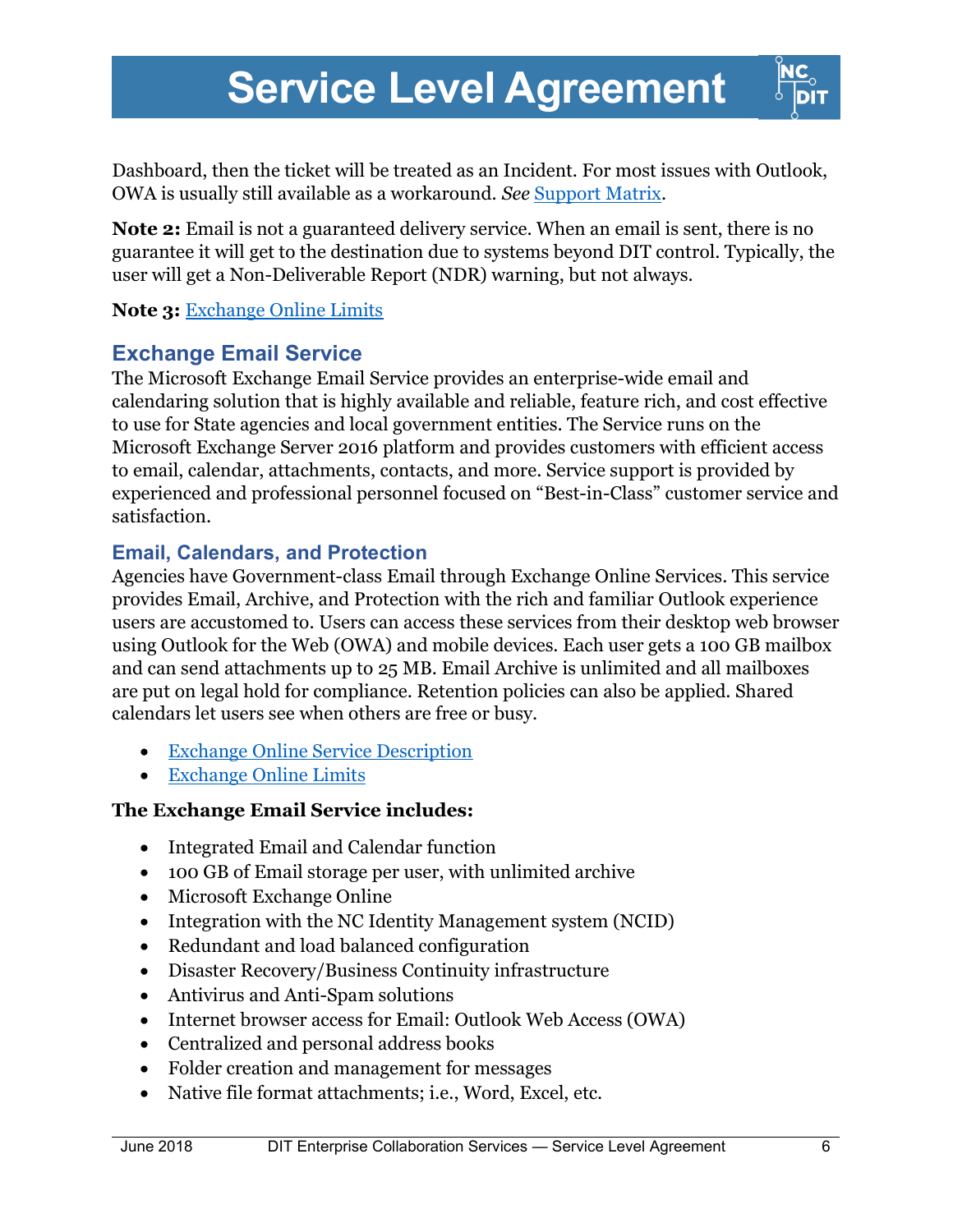- Outlook 2013 and Outlook 2016 access from anywhere via RPC/HTTPS-Outlook Anywhere (SSL encapsulated client connections). Agencies should use the current Office Click to Run software to utilize all production functionality.
- Centralized administrative website for commonly performed functions
- Meeting scheduling for individuals, groups, and other required resources such as conference rooms and conference numbers
- Personalized or shared daily notes/tasks
- Share/view calendar entries with others
- Designate rights for others; i.e., administrative assistants, to create meetings on your behalf
- Mobile device wireless synchronization via Outlook Mobile App (see Intune Service)
- Email Archiving (see Email Archiving Service for more details)
- Requirements include:
	- o For Outlook users—an NCID account, Outlook 2013 or higher, and Windows. Office/Outlook 2016 or later is recommended.
	- o For OWA users—Bowsers that are N-1 or higher are recommended, but OWA will function in a limited fashion with older browsers

#### eDiscovery

eDiscovery in M365 is accessed through the Security and Compliance Center admin portal. eDiscovery administrators are chosen by the Agency secretary, subject to approval by the SCIO. It is the Agency's responsibility to maintain a list of administrators, especially in times of political transition. After eDiscovery administrators are chosen they must complete training. To request training, send an email to dit.incidents@nc.gov.

### Email Archiving Service

The Email Archiving Service provides archiving of all Exchange mailbox content, including messages, calendar items, contacts, Skype for business conversations, and tasks for the 5-year period specified by Executive Order 12. This Service is based on eDiscovery software. Coupled with a robust physical storage solution, eDiscovery provides significant deduplication capabilities, resulting in efficient use of disk space.

eDiscovery archives all items in real time as they arrive in or are sent from a user's mailbox, and archives changes in state, such as a message manually moved from one folder to another within the mailbox. Exchange users have access to their own archived data through the Archive folder which appears in their Outlook client or OWA browser session. In this folder, users can search their archived data in seconds, and view message history and deleted items.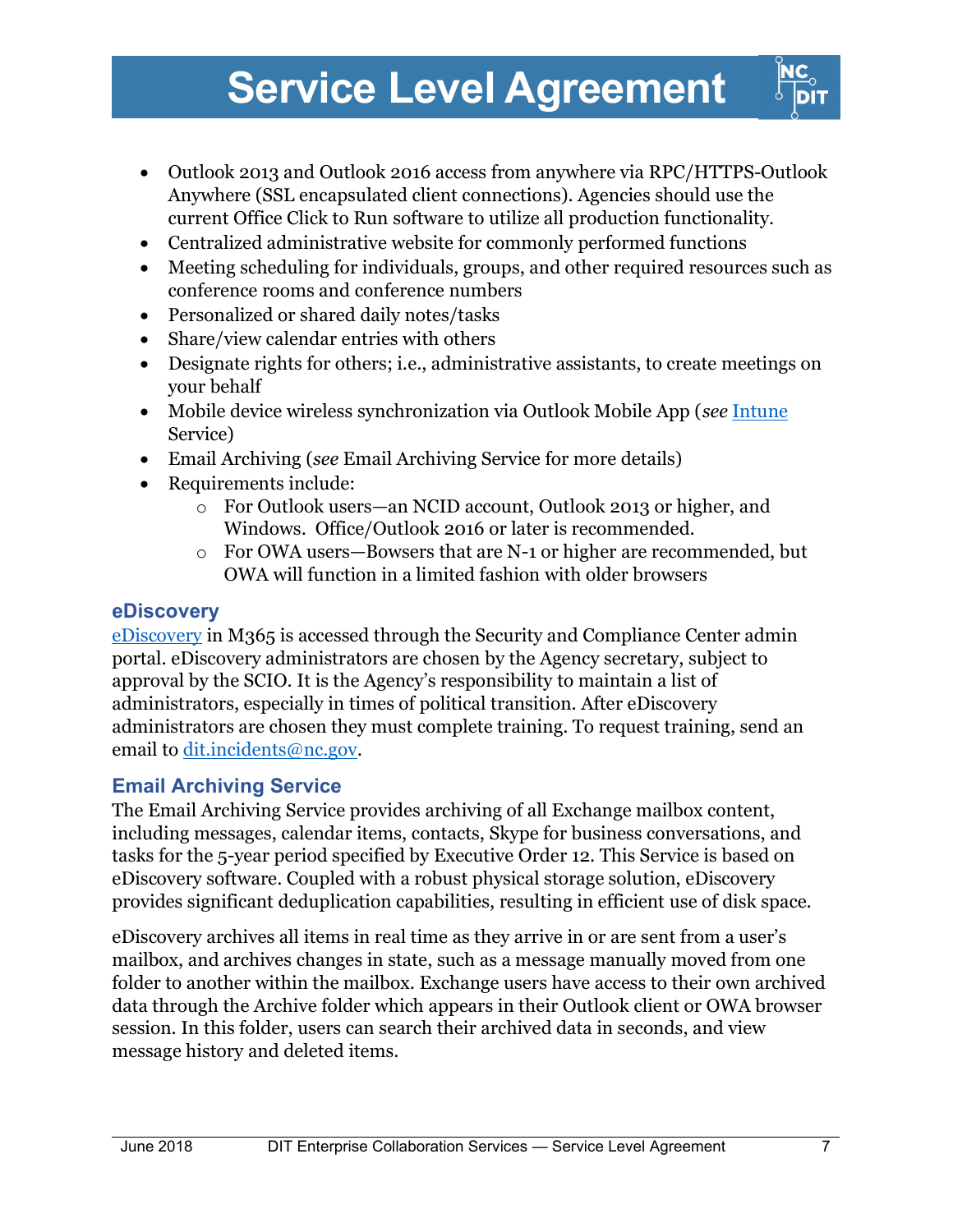Users specifically designated by agency leadership can perform eDiscovery for legal purposes and public records requests using an additional eDiscovery client.

#### The Email Archiving Service includes:

- Archiving and 5-year retention of all mailbox content
- Access to a user's own archived data through the Archive folder in Outlook and OWA

### Intune Mobility Application Manager Service

The Intune MAM Service enables customers to connect wirelessly to their Microsoft Exchange email and calendar account via smartphone or tablet devices. This highly available and feature rich service provides customers with efficient mobile access to email, calendar, attachments, contacts, and more. Service support is provided by experienced and professional personnel focused on "Best-in-Class" customer service and satisfaction.

#### Exchange Online Protection and Encryption

Exchange Online Protection defends against spam and malware. It provides advanced security by eliminating threats from known viruses and 99% of spam before they reach the firewall. Exchange Online includes:

- Anti-Spam and Anti-Malware Protection
- Exchange Online Protection
- Exchange Online Protection overview

Exchange Online Encryption:

- Encryption in Microsoft 365
- Service Information for Microsoft 365 Message Encryption
- Microsoft 365 Message Encryption FAQ

#### Email Encryption Service

#### The Email Encryption Service Includes:

- Ability to send secure email to anyone on any email system (encryption "in transit")
- Secure Receive and Reply for message recipients
- Zero desktop footprint (no software or add-in installation is needed)
- Built-in content scanning capability (can encrypt based on specific message content)

See Encryption in Microsoft 365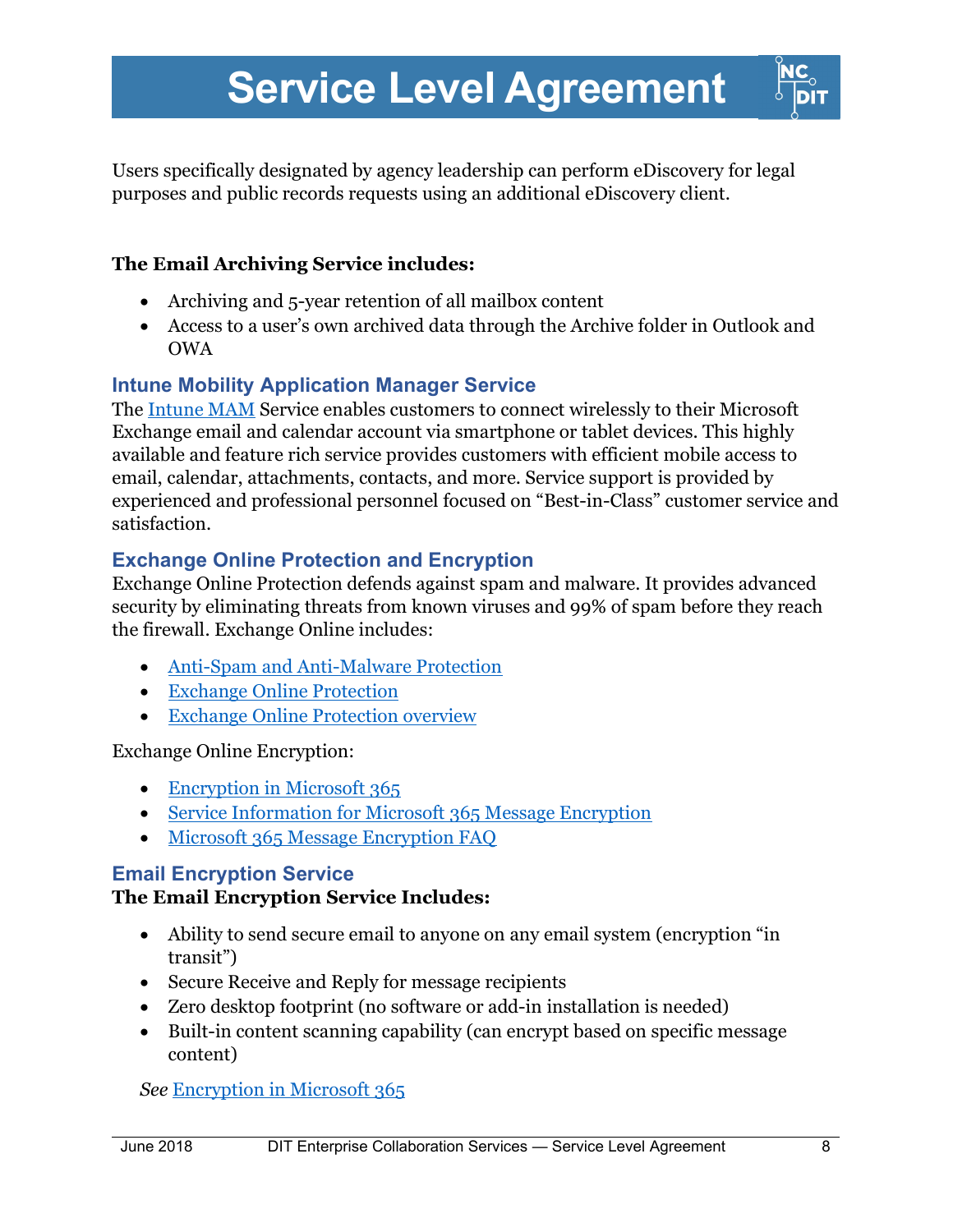

#### Relay and SPAM Filtering Service

The filtering process occurs through a SPAM Filtering Service and then M365. DIT's SPAM Filtering Service incorporates a multilayered approach to filtering email for spam and viruses. This helps protect employees by scanning email and eliminating threats such as viruses, worms, malicious content and attachments, and other junk mail before they reach the end user.

DIT offers the same antivirus/anti-spam protection to local governments and other State agencies that is provided to our Exchange customers.

Locals still have admin access, while state agencies have read-only access. Whitelist/Blacklist requests must be made via service request through the Service Desk.

For hosted email Agencies, this service is included in the monthly support rate. For non-DIT hosted email there is a charge for this service.

#### The Relay and Filtering Service includes:

- Comprehensive virus scanning and spam filtering for all Email messages
- Email message relay capabilities for any Email system via Simple Mail Transport Protocol (SMTP)

#### Data Loss Protection

Data Loss Prevention (DLP) is important for enterprise message systems because of the extensive use of Email for business-critical communication, which can include sensitive data. With M365, customers own and control their data. The data is not mined or used for advertising.

For more, see Email Encryption and DLP.

#### Email Management / Admin Portal

The Email Admin Portal provides the day to day management for DIT, Agencies, and the Service Desk. Below is a list of what each role can perform. Each Agency should have one or more Email admins identified to perform on-/offboarding activities like the NCID role, but not necessarily the same person as the NCID admin. The NCID and Email admins must work together to add, modify, and delete users in the State Email system.

Agencies must submit a Service Request to add and delete email admin access. Once access and training have been accomplished they can login to the Email Admin Portal.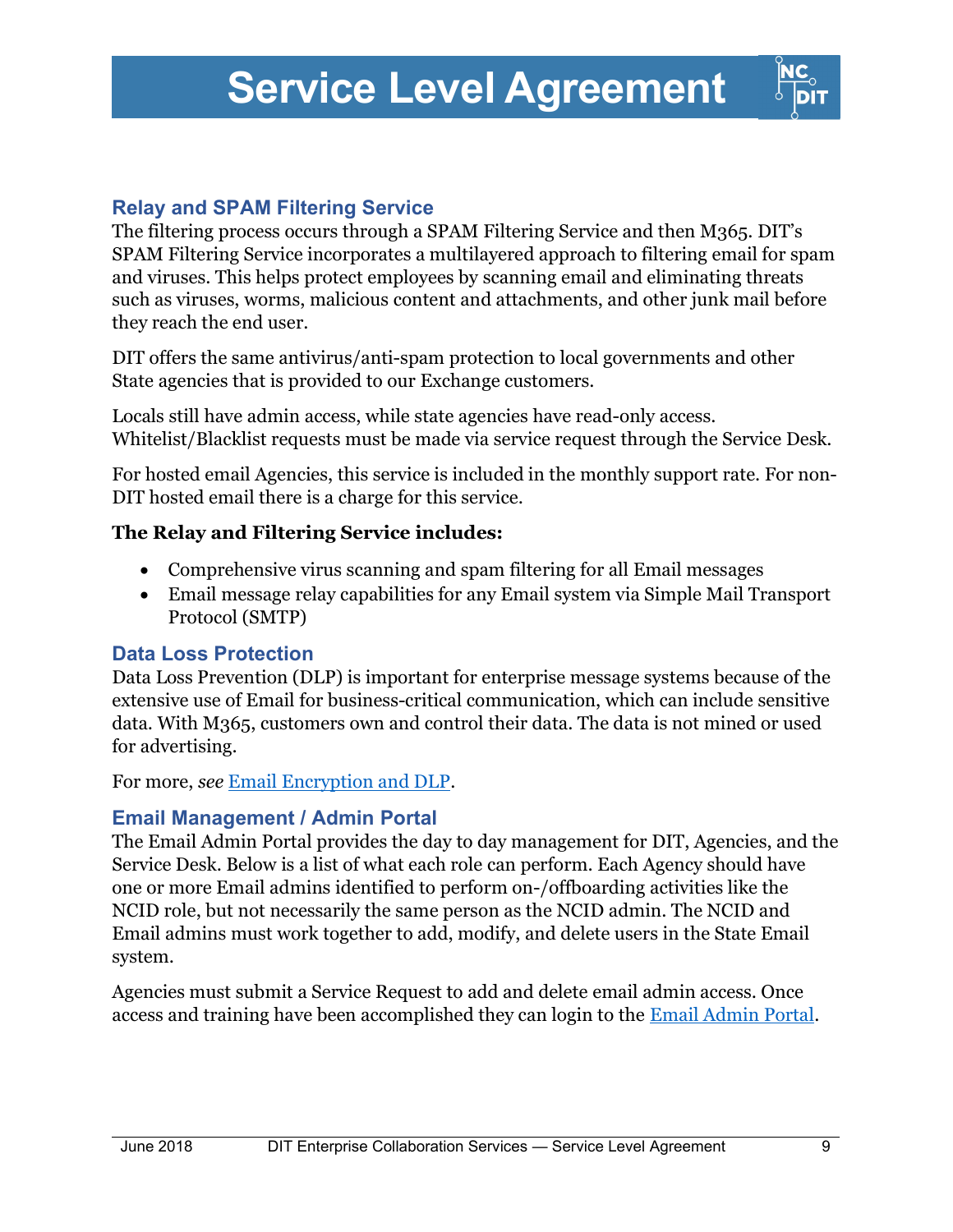### Agency Administrator Functions

#### 1. Calendar Resource

- a. Add
- b. Delete
- c. Manage
	- i. Display name
	- ii. Primary SMTP Address
	- iii. Admin Group
	- iv. Automatic processing
	- v. Allow recurring meetings
	- vi. Booking window (365 days)
	- vii. Schedule Only during work hours
	- viii. Delegates
		- ix. Forward requests to delegates
		- x. Users with "Book in" privileges
	- xi. Book in policy
	- xii. Manage Calendar Permissions
	- xiii. Calendar automatic processing
	- xiv. Calendar allow recurring meetings
	- xv. Calendar booking window (180 days)
	- xvi. Calendar Schedule only during work hours
	- xvii. Calendar Delegates
	- xviii. Calendar forward requests to delegates
	- xix. Calendar book in policy

#### 2. User

- a. Add MBX
- b. Delete MBX
- c. Manage MBX
	- i. Display Name
	- ii. Name Alias
	- iii. Primary SMTP Address
	- iv. Secondary SMTP addresses
	- v. Mail aliases
	- vi. Bill Code
	- vii. Disable account
	- viii. Send-On-Behalf-Of Permission
	- ix. Mailbox 'Full Access' right
	- x. "Send-As" permission
	- xi. List group membership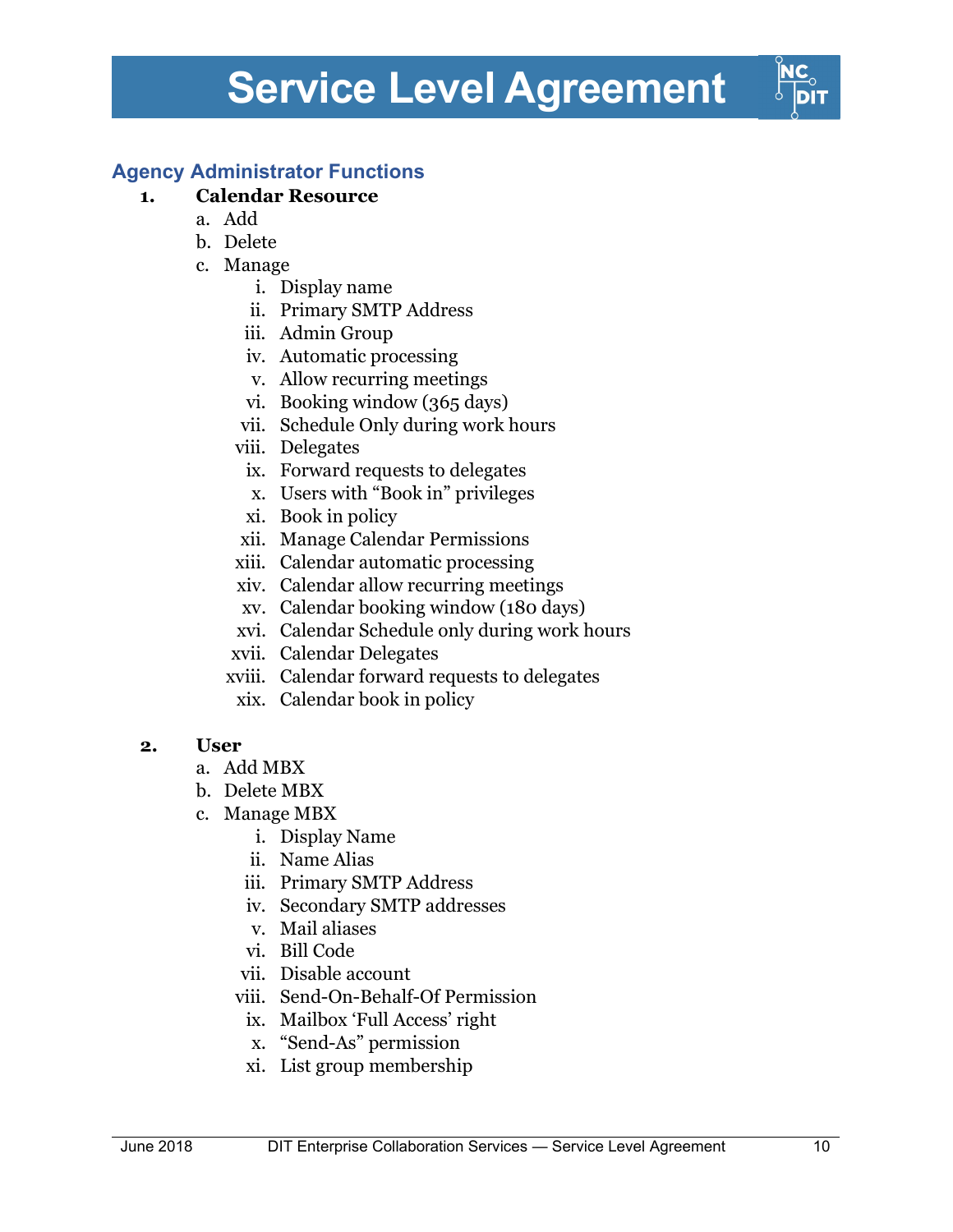3. Add Service accounts - Agencies cannot add Service Accounts but they can manage them once created. To submit a Service Request, send an email to dit.incidents@nc.gov

### 4. Manage Service Account

- i. Display Name
- ii. Primary SMTP address
- iii. Secondary SMTP address
- iv. Admin group
- v. Bill Code
- vi. Disable account
- vii. Change password
- viii. Send-On-Behalf-Of delegates
	- ix. Mailbox "Full access" right
	- x. "Send-As" permission
	- xi. See MBX Storage

#### 5. Mail contacts

- a. Add
- b. Delete
- c. Manage
	- i. Display Name
	- ii. External Forward Address
	- iii. Primary SMTP address

#### 6. Distribution Group

- a. Add
- b. Delete
- c. Manage
	- i. Display name
	- ii. Primary SMTP Address
	- iii. Secondary SMTP addresses
	- iv. Grant send-on-behalf-of privileges to
	- v. Accept messages only from internal users
	- vi. Accept messages only from these users
	- vii. Reject messages only from these users
	- viii. Accept messages only from these distribution groups
	- ix. Reject messages only from these distribution groups
	- x. Send delivery report to the sender of the message
	- xi. List/add/remove members
- d. Display dynamic distribution group

### 7. Mail Security Group

- a. Add
- b. Delete
- c. Manage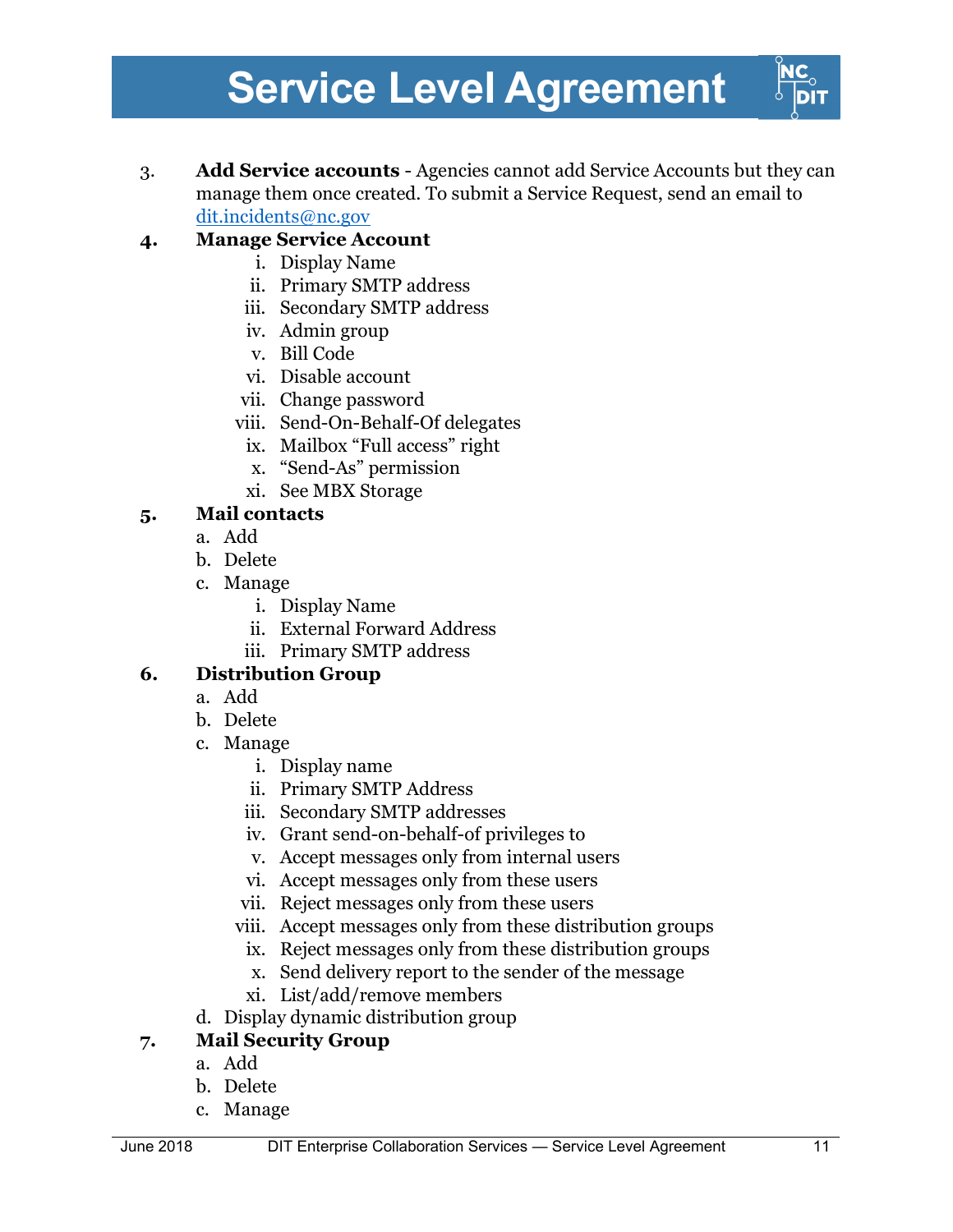

i. Add/remove members

### Super Administrator Functions

- 8. M<sub>365</sub> License reports (New Function and admins can generate) a. M365 Licenses assigned by
	- i. Agency
	- ii. One or more divisions/admin groups in an agency
- 9. By default, all new user accounts are set up as a G3 license. If a service account is requested, it will get a EOLP2.

#### Mailman Email Distribution List Management Service

The Email Distribution List Management Service uses Mailman software running on Red Hat Enterprise Linux 4. Mailman is integrated with the web, making it easy for users to manage their accounts and for list owners to administer their lists. Mailman supports built-in archiving, automatic bounce processing, content filtering, digest delivery, spam filters, and more.

More Information:

- Mailman Administrator login
- Mailman Documents

The Distribution List Management Service provides customers with a low-cost and highly secure method of maintaining Email distribution lists. Key to the Service is the ability to moderate (approve) postings to distribution lists. Auto-subscribe/unsubscribe features are also provided. The Service offers an open standard solution to state and government agencies that is highly available and reliable. Service support is provided by experienced and professional personnel focused on "Best-in-Class" customer service and satisfaction.

#### The Mailman Email Distribution List Management Service includes:

- Mailman software used for Email Distribution List Management
- Users can subscribe or unsubscribe to a list
- List members can be inside or outside of the DIT Email system
- Any list can be moderated by a moderator or list administrator
- Posting a message to a distribution list can be restricted to only the list members
- Options for individual Email message delivery posted to the list, or a "digest" message that combines multiple postings
- Archive option permits posted messages to be saved via a web browser interface
- Easy to use and administer by non-technical personnel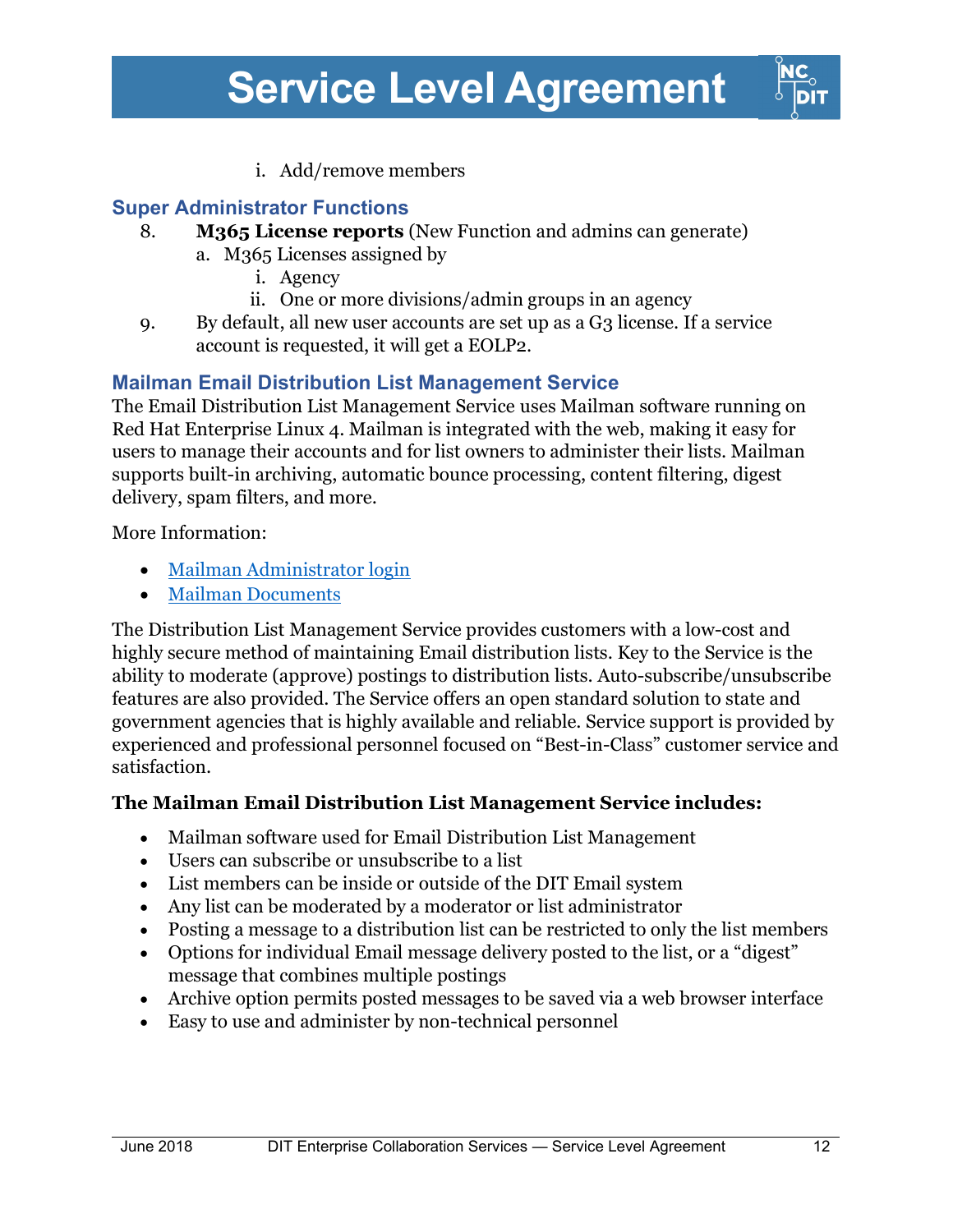

### Service Commitments

### Standard Support Hours

Enterprise Collaboration Services are available to customers 24/7/365, excluding planned outages, maintenance windows, and unavoidable events. Maintenance windows are used only when needed for scheduled changes that have been implemented through the DIT Change Management Process. In addition to the standard DIT maintenance windows, site-specific and service-specific changes may be coordinated with customers at non-standard times.

- For Critical and High Priority Agency or Enterprise-wide Incidents, support is available 24/7
- For Low or Medium Priority End User Incidents, the Service Desk M365 SMEs are available 24/7 for First Level Support. Second and Third Level Support for Enterprise Collaboration Services is available from 8:00 a.m. to 5:00 p.m., Monday through Friday, excluding State Holidays.
- Request response times are within 5 business days.

| <b>Priority</b> | <b>Target</b><br><b>Acknowledgement</b><br><b>Response (OLA)</b> | <b>Target Status</b><br><b>Update (OLA)</b>                                                                | <b>Target</b><br><b>Customer</b><br><b>Status Update</b><br>(SLA)    | <b>Target</b><br><b>Resolution</b><br>(SLA) | Target % of<br><b>Calls</b><br><b>Resolved on</b><br><b>Time</b> |
|-----------------|------------------------------------------------------------------|------------------------------------------------------------------------------------------------------------|----------------------------------------------------------------------|---------------------------------------------|------------------------------------------------------------------|
| <b>Critical</b> | <b>15 minutes</b>                                                | Every 30<br>minutes by<br>assigned<br>working team<br>until resolved                                       | Every 60<br>minutes or as<br>agreed upon<br>with the<br>customer(s)  | 4 hours or<br>less                          | 90%                                                              |
| <b>High</b>     | <b>30 minutes</b>                                                | <b>Within 1</b><br>hour, then<br>every hour<br>thereafter by<br>assigned<br>working team<br>until resolved | <b>Every 2 hours</b><br>or as agreed<br>upon with the<br>customer(s) | 8 hours or<br>less                          | 90%                                                              |
| <b>Medium</b>   | 2 hours                                                          | <b>Within 3</b><br>hours                                                                                   | <b>Every 6 hours</b><br>or as agreed<br>upon with the<br>customer(s) | 24 hours or<br>less                         | 90%                                                              |
| Low             | 1 business Day                                                   | 1 business<br>day                                                                                          | <b>Daily</b>                                                         | <b>3 business</b><br>days                   | 90%                                                              |

#### Incident Prioritization Model with Response Times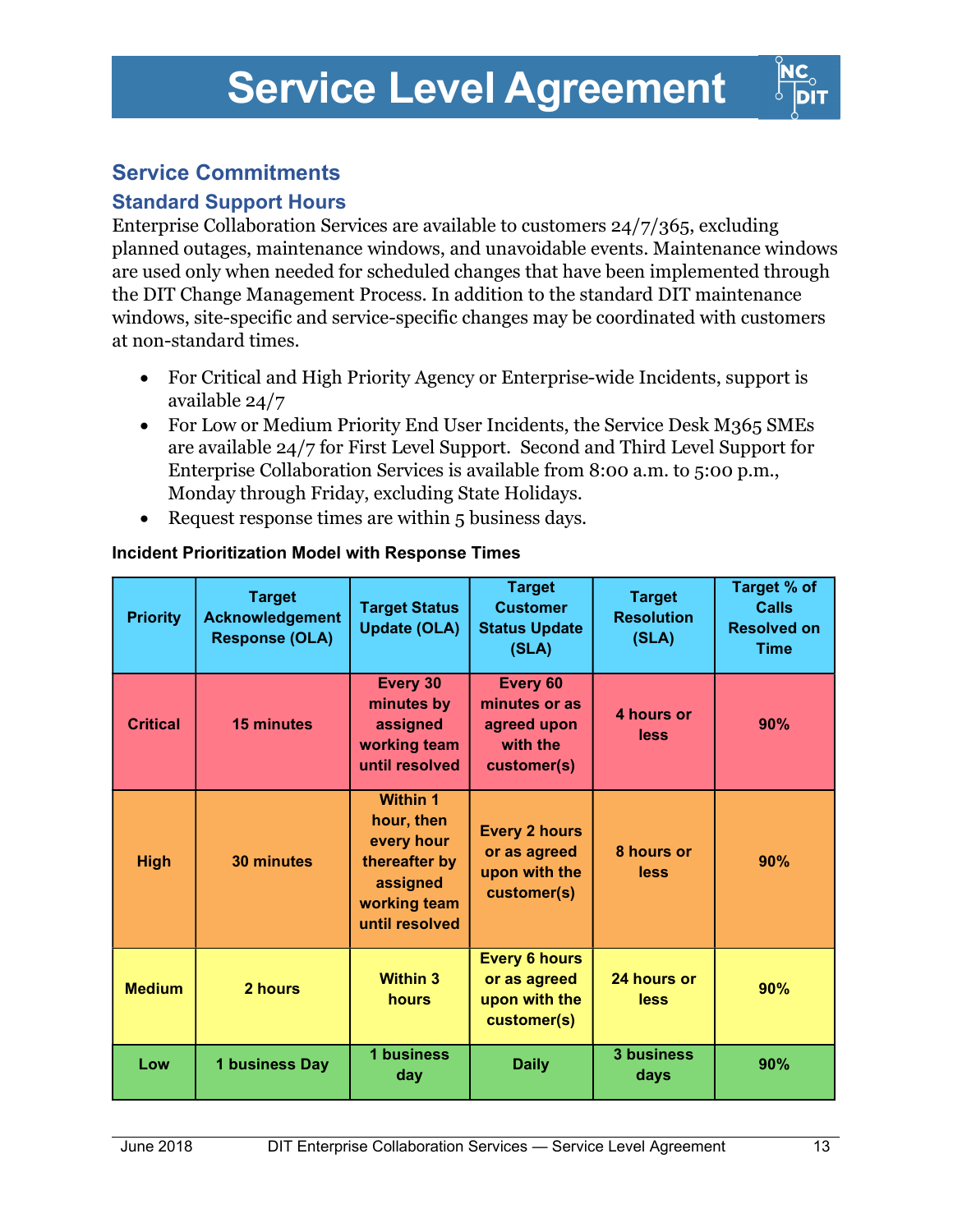

#### Maintenance Windows

Enterprise Collaboration Services follow the DIT Standard Change Management maintenance windows:

- 4:00 a.m. to 12:00 p.m. on Sundays
- 4:00 a.m. to 7:00 a.m. on Thursdays

### Roles and Responsibilities

#### Overall Architecture

The state maintains on-premises Active Directory and Exchange Servers (ADFS) for identity of all users, federated to ADFS and synced to the Cloud via Forefront Identity Manager (FIM) to sync with Azure Identity. The state currently has an in-house developed Distributed Admin tool for mail (NC Mail Admin Portal) to manage the M365 environment in terms of mail provisioning, license management, and billing. Agencies are given access to admin groups via an exchange attribute to manage their environment and users. State government is organized into agencies and each agency has one or more divisions/admin groups. Divisions/admin groups are set up as Operating Units (OU) and nested OUs in Active Directory (AD). There are roughly 400 administrators across the State who manage mail provisioning, and 10 Super admins on the email staff that can manage all domains. There is also a Service Desk group that has more capabilities than the Agency admins but not as much privilege as the Super admins.

- One Tenant 40+ domains with multiple Admin groups per domain
- Centralized ADFS/FIM Solution
- Licenses are pooled, assigned, and reported by Agency and admin group
- Email Admin Tools allow for multiple roles (Global, Service Desk, Agency Admin)
- Agencies must manage their purchased and consumed licenses. Failure to manage licenses will cause a shortage of licenses.

#### DIT Responsibilities

- Provide Escalated Support after Agency does triage with their admins or Service Desk
- Provide day to day monitoring and management of the M365 Platform and DIT services
- Assign Agency Users to Licenses. The M365 Service does not provide the licensees. Licenses are provided by the Agency. For Managed Desktop customers, DIT provides the M365 License. Use of Visio and Project is purchased by the Agency.
- Provide links to Online Training Resources and Roadmap information
- Provide a tool to manage on-/offboarding of users
- Provide a user-friendly license report for Agency consumption located here.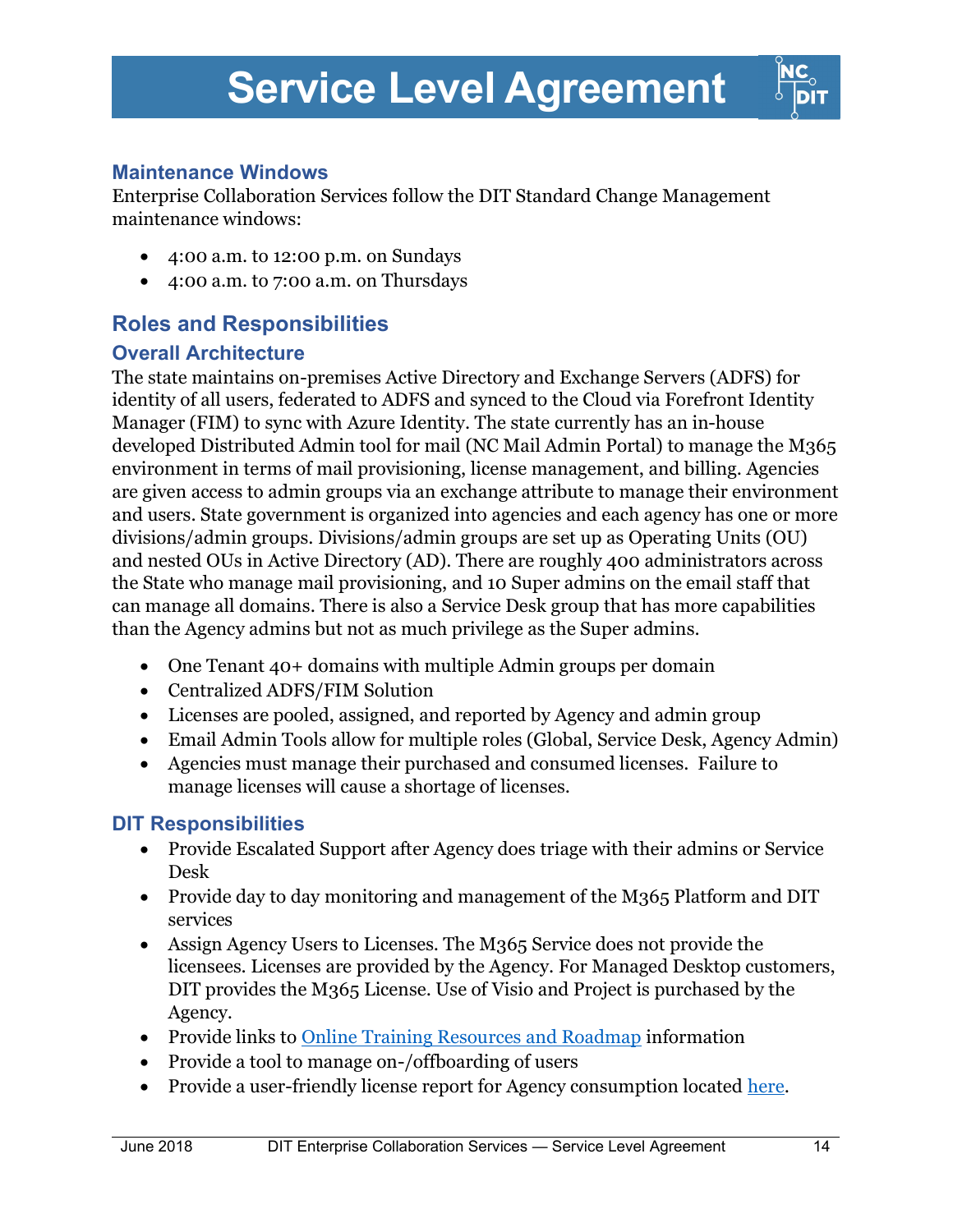- Maintain contracts for filtering support/service and Microsoft Premiere Services
- Provide a **SharePoint site for M365 services, Community of Practices**. Service Offered, and Announcements

### Agency Responsibilities

- Maintain Email per agency's retention schedules and policies
- Review all DIT M365 Service information in this document and in SharePoint (This will be the main source of support for Agencies)
- Manage their Purchased vs. Consumed license
- Provide and maintain a primary and back-up Email admin
- Email admin will provide 1st level support and all on-/offboarding activities
- Secretary of the Agency must identify and maintain an eDiscovery admin
- Periodically review the M365 Support and Announcement Page
- Ensure all agency licensing is in place and available, including Windows server CALs
- Agree to and understand the Support Matrix of the service
- Provide Application testing for integration/dependencies with M365. Application owners should gauge their agencies' application remediation required for moving to M365.
- Deploy and maintain updates on OS, browser, and Office. The Office version used should be Click to Run M365 and be on the Monthly Channel for updates. Windows 10 and Office 2016 are highly recommended.
- Test Office deployment options and customize options for the Agency
- Provide user training and communications to employees for the M365 Service
- Maintain security best practices
- Work with Security liaison on email monitoring requests, whitelist, blacklist, and filtering requests
- Communicate to their users about the Email service, specifically best practices like Encryption and DLP.
- The primary contact for the end user should be the Agency's help desk, which can contact DIT if escalation is required.

### Service Level Agreement Scope

This agreement specifies only the standard operational service commitments and responsibilities of DIT and DIT Customers. Customer-specific deviations from these commitments and responsibilities will be specified in an accompanying Memorandum of Understanding (MOU). Service rates are outside the scope of this agreement and are specified in financial documents.